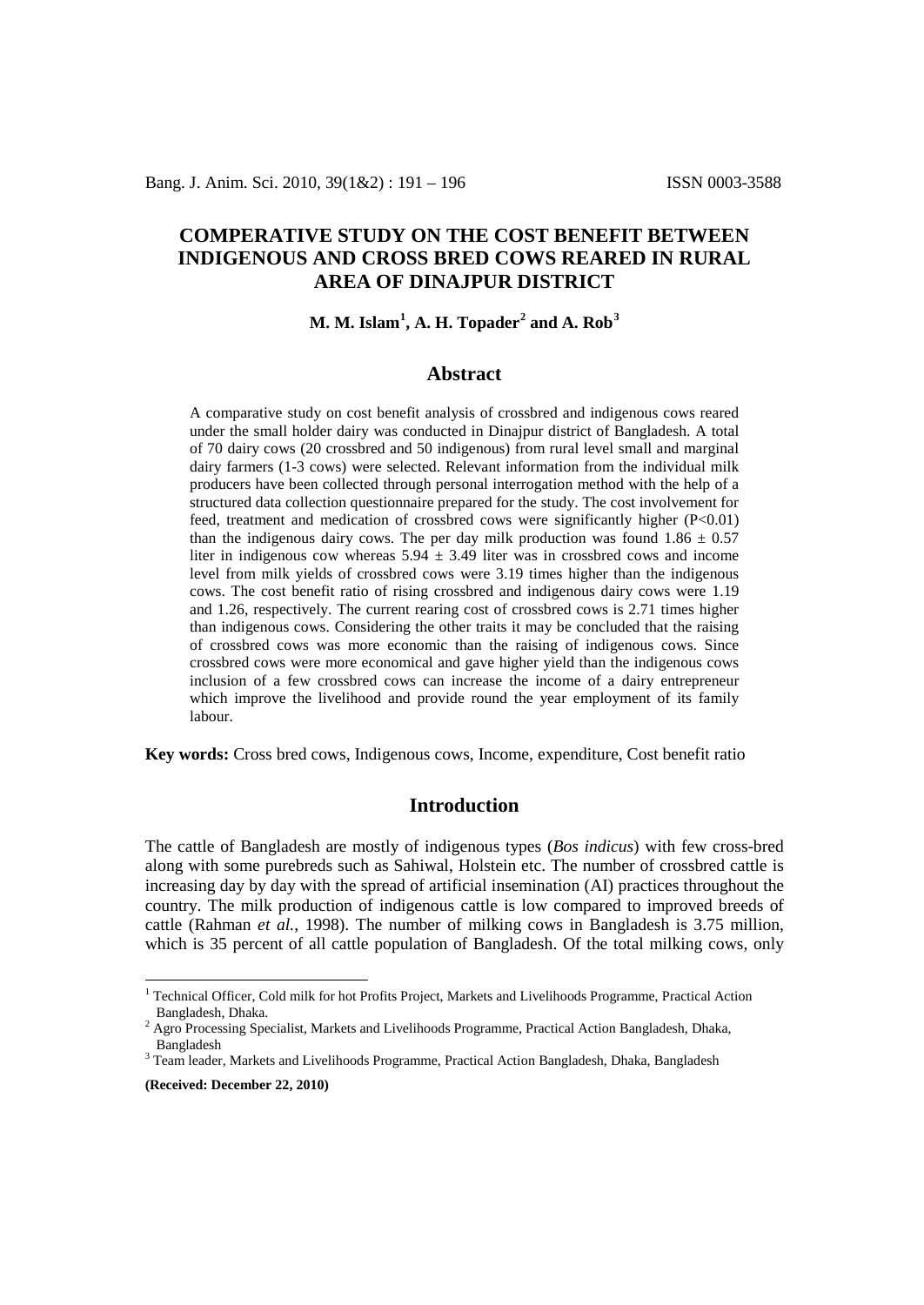Bang. J. Anim. Sci. 2010, 39(1&2)

1.90 percent was reported to be crossbred (Rahman *et al.*, 1998). Cross-bred dairy cows can be highly productive and make a major contribution to household economies as well as providing milk packed with essential nutrients, such as protein and minerals, which are especially important in the diet of children and for expectant and nursing mothers. But dairy cows will only be productive if they receive sufficient quantities of the right sorts of foods. The challenge smallholder dairy farmers' face is to provide their cattle with a balanced diet that supplies the right quantity, quality and mix of nutrients and avoids any harmful feeds and to achieve this at the least cost using feedstuffs that are readily available. With this view the study was conducted to know the cost involvement and income in rearing crossbred and indigenous cows in rural level and to compare the cost and benefits of cross bred and indigenous cows of rural context of Dinajpur region.

## **Materials and Methods**

The study was conducted at Dinajpur sadar upazilla and Birampur upazill of Dinajpur district for a period of five months. A total number of 70 cows (20 crossbred and 50 indigenous approximate age 5 years) on the basis of their on going lactating period (same lactation).

#### **Method of data collection**

The data collection tools were developed in accordance with objectives of the study. It was designed in a simple manner to get accurate data. The data were collected directly from selected farmer of Dinajpur Sadar and Birampur upazilla. The farmers under the study areas were maintained the general rural livestock management system. They supported their dairy cow with a shed and scattered supplied some roughage and concentrate feeds without any influence for the trial. The twenty crossbred (Friesian  $\times$  Local, Shahiwal  $\times$  Local and Red  $C_{\text{t}} \times$  local) and fifty indigenous cows were selected for the data collections. Data were collected from the farmers of selected areas by using the format in weekly basis by the Focal Person of partner non-government organization staff and compiled to get monthly information through direct interviews. The collected data were processed by using SPSS for T test for each parameter considered in the study.

#### **Results and Discussion**

#### **Feed cost**

It is recorded that the feed cost for indigenous and crossbred cows almost same and it was 96.00 % for indigenous cow and. 95.76 % for crossbred cow (Fig. 1).

The major investment in rearing dairy cows both for indigenous and crossbred cows consist of their feed cost. Among this feed cost the amount cost involvement with concentrate and roughage feed for indigenous cows were 50.01 and 49.99% respectively where as for crossbred those were 64.92 and 35.08% respectively. This result is very close to the result obtained by Shamsuddin *et al.* (2006) who found the range of feed cost to be 52.5% to 92.1%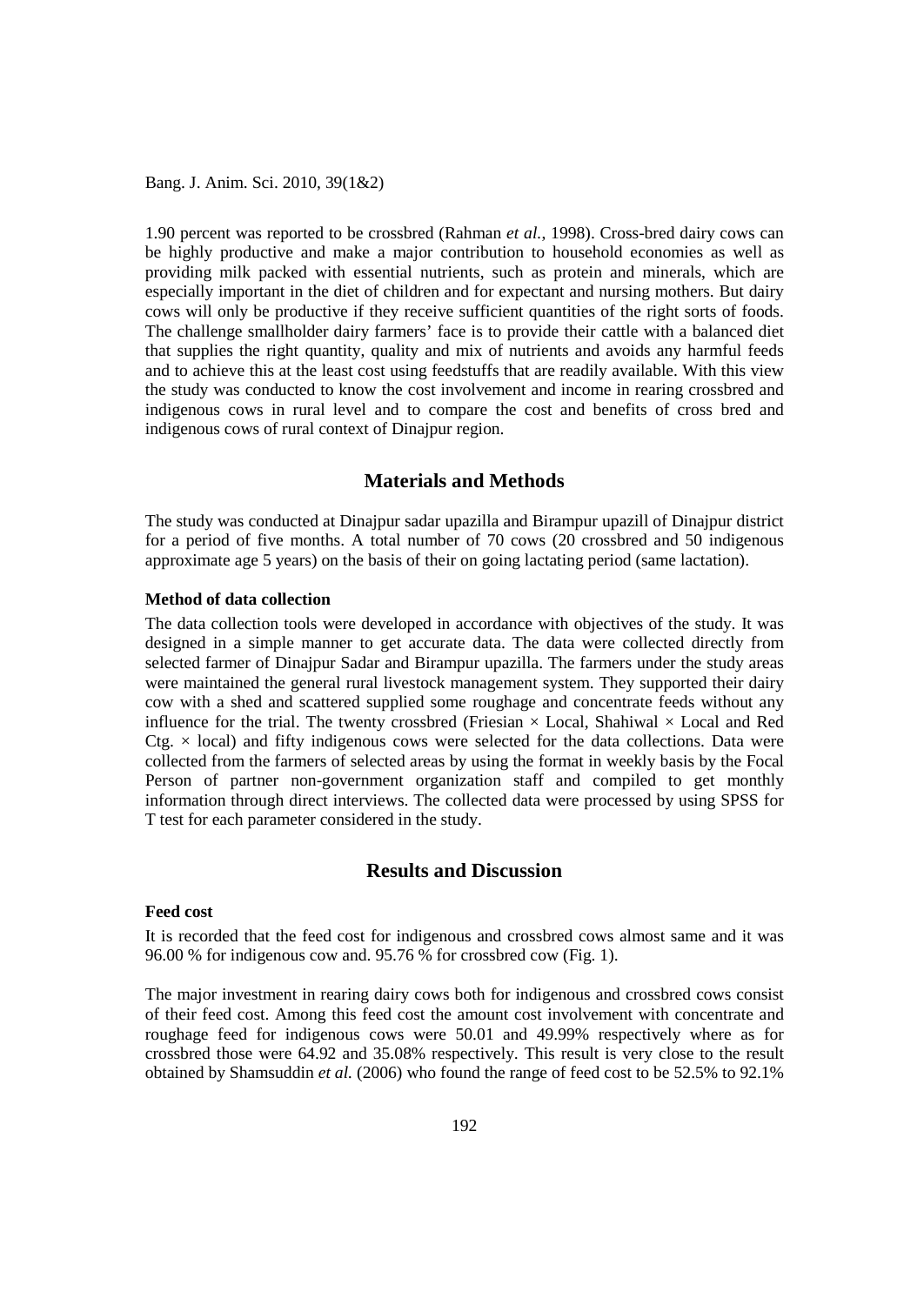of total cost. Other results showed that feed cost for the smallholder dairying represent 58.72% (Hossain *et al.,* 2005) and 50% (Alam *et al.,* 1999), respectively.



**Fig. 1. Comparing the percentage of investment on feed from total monthly expenditure**

#### **Treatment cost**

Crossbred cows have much susceptibility to the environmental stress and seasonal diseases but under proper management and facilitate a well ventilated barn then it resist the stress. As crossbred have a higher body (average body weight was  $123.24 \pm 16.46$  kg for indigenous and 136.90  $\pm$  13.51 kg for crossbred cow) weight and obviously has a greater nutritional requirement for body maintenance and production purpose. The average monthly expenditure for crossbred crows was significantly higher (Table. 1) than indigenous cows because of higher sensitivity to their highly productive cows. Average monthly treatment and medication cost for crossbred and indigenous cows were Tk. 31  $\pm$  14.77 and Tk. 89.25  $\pm$ 25.97 for indigenous and crossbred cows respectively Ali et *al* (2000) reported the yearly treatment cost for indigenous and crossbred cows as Tk. 496.56 and Tk. 1111.80 respectively which was higher than the present findings. Level of the same of the precentage of the data same of the same of the same of the same of the same of the same of the same of the same of the same of the same of the same of the same of the same of the same of the same

#### **Labour hours**

The crossbred cows are more sensitive and susceptible to the environmental stress and diseases, so it requires little more attention in care and management than indigenous cattle. The average labour engagement on indigenous was 6.14 hours and where as for crossbred was 7.15 hours per day per cows. (Table 2). The profit per hour was Tk. 6.69 for indigenous cow and Tk. 19.59 for crossbred cows. Employment generation is 2.93 times higher in crossbred rearing than indigenous cows. Islam *et al.,* 2008, find the engagement of 11 hours labour in indigenous cows and 13 hours of labour engagement in crossbred cow which is higher than the present findings. This is most probably due to the presence of subsistence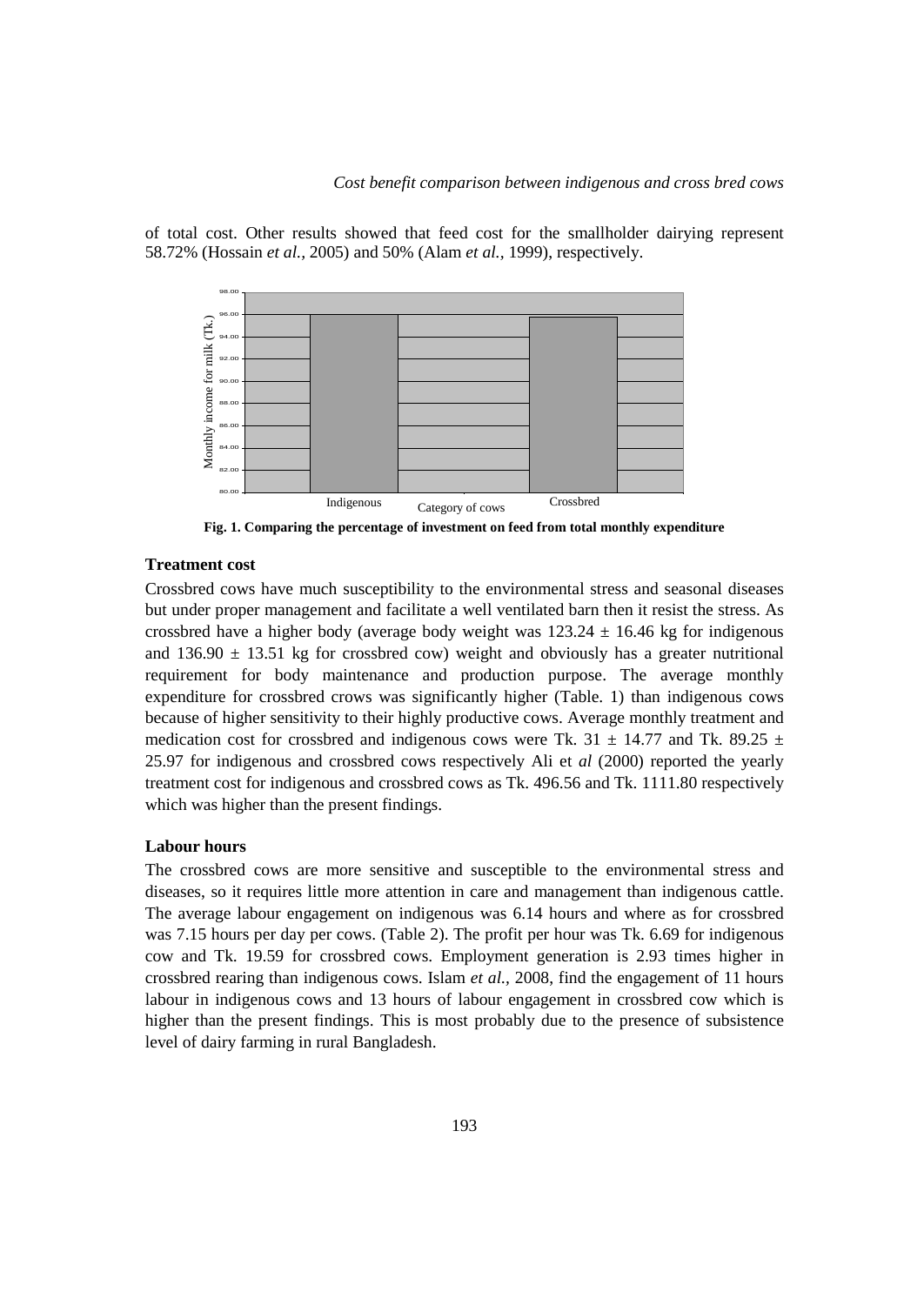Bang. J. Anim. Sci. 2010, 39(1&2)

#### **Milk production**

The production of crossbred has recorded from 1.72 liter to 10.90 liter daily and average 5.94 liter/day where indigenous cow's milk production was 1.20 liter to 3.9 liter with an average of 1.86 liter/day (Fig. 4). Khan et al, 2001 found the average milk production of indigenous cows were ranging from 0.52 to 3.62 liter per day per cow (average  $1.88 \pm 0.25$ ) where as the milk yield for crossbred cows were ranging from 1.78 liter/ cow/ day to 10.15 liter/ cow/ day with average of (average  $6.02 \pm 1.16$ ) which is almost same with the present study.

Ali *et al.,* 2000 found that milk production contribute 81% of the returns from dairy cows, which is almost similar with the present findings as the present study reveals 82.32% of monthly income came from selling milk for indigenous cows and crossbred it was 93.69% (Table 2).



**Fig. 2. Showing monthly income only comes from milk**

## **Cow dung**

In Dinajpur district the farmer effectively use bio fertilizer for improving the soil fertility in village level. Some farmer only uses the dung in agricultural field as fertilizer. So a market of this fermented dung has developed in rural areas. They are earning Tk. 300 from each cattle. Islam *et al.* (2008) found that earning from dung from crossbred and indigenous cow per day were Tk. 10.81 and Tk. 8.64 respectively and value was very close to the present findings.

#### **Profit margin**

It has been observed that monthly gross profit of crossbred and indigenous cows were Tk.  $921 \pm 90$  and Tk.  $2652 \pm 13$  respectively and the income from crossbred cows was 2.88 times higher than that of indigenous cows (Table 2). Rahman *et al.*, 2000 found average per day returns from indigenous dairy cows Tk. 29.42 and Tk. 29.34 in two areas which is very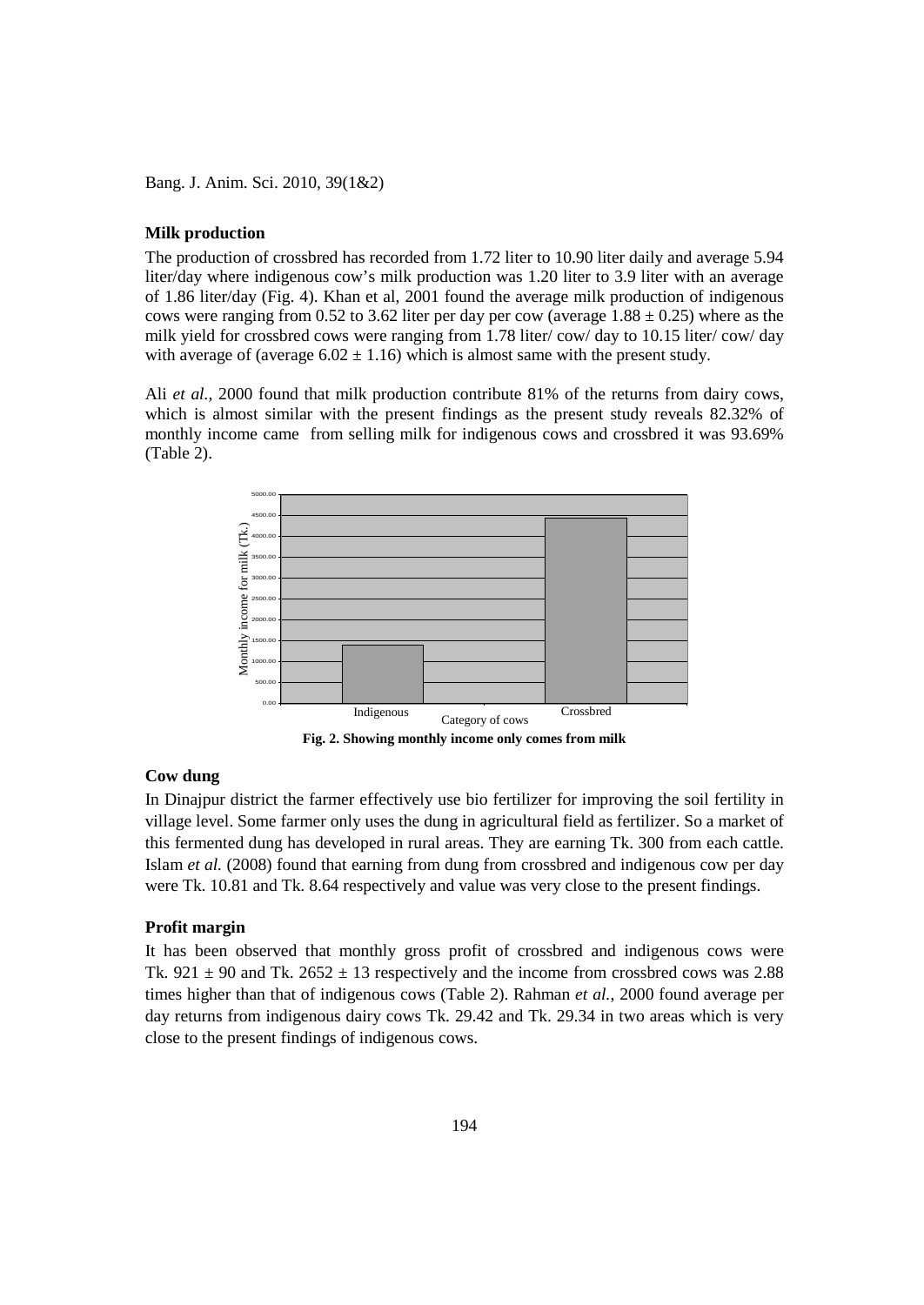| <b>Parameters</b>                     | <b>Treatments</b> | No. | Mean    | Std.<br>deviation | Std. error<br>mean | T value &<br>Level of Sig. |
|---------------------------------------|-------------------|-----|---------|-------------------|--------------------|----------------------------|
| Body Weight (kg)                      | Indigenous        | 50  | 123.24  | 16.46             | 2.33               | $3.29*$                    |
|                                       | Crossbred         | 20  | 136.90  | 13.51             | 3.02               |                            |
| Conc. Feed cost (Tk)                  | Indigenous        | 50  | 372.24  | 102.33            | 14.47              | $10.574**$                 |
|                                       | Crossbred         | 20  | 1308.35 | 611.30            | 136.69             |                            |
| Staw/ grass cost (Tk)                 | Indigenous        | 50  | 372.14  | 70.95             | 10.03              | 12.382**                   |
|                                       | Crossbred         | 20  | 707.02  | 156.26            | 34.94              |                            |
| Total feed cost (Tk)                  | Indigenous        | 50  | 744.38  | 125.70            | 17.78              | $13.216**$                 |
|                                       | Crossbred         | 20  | 2015.37 | 657.37            | 146.99             |                            |
| Percetaege of monthly cost Indigenous |                   | 50  | 95.92   | 1.99              | 0.28               | $16.086**$                 |
| (Tk)                                  | Crossbred         | 20  | 54.68   | 18.05             | 4.04               |                            |
| Treatment cost (Tk)                   | Indigenous        | 50  | 28.92   | 14.76             | 2.09               | $7.297**$                  |
|                                       | Crossbred         | 20  | 66.60   | 28.31             | 6.33               |                            |
| Vaccine and de-worming<br>cost(Tk)    | Indigenous        | 50  | 2.08    | 2.01              | 0.28               | 18.774**                   |
|                                       | Crossbred         | 20  | 22.65   | 7.14              | 1.60               |                            |
| Total treatment cost (Tk)             | Indigenous        | 50  | 31.00   | 14.77             | 2.09               | 11.843**                   |
|                                       | Crossbred         | 20  | 89.25   | 25.97             | 5.81               |                            |
| Total Expenditure (Tk)                | Indigenous        | 50  | 775.38  | 125.08            | 17.69              | 13.682                     |
|                                       | Crossbred         | 20  | 2104.62 | 665.01            | 148.70             |                            |

# **Table 1. Monthly expenditure status**

 $* =$  means (P<0.05),  $** =$  means (P<0.01)

## **Table 2. Monthly income and profit profile**

| <b>Parameters</b>        | <b>Treatments</b> | No. | Mean    | Std.      | Std. error | T value &     |
|--------------------------|-------------------|-----|---------|-----------|------------|---------------|
|                          |                   |     |         | deviation | mean       | Level of Sig. |
| Milk yield per day (Lit) | Indigenous        | 50  | 1.86    | 0.57      | 0.08       | 8.089**       |
|                          | Crossbred         | 20  | 5.94    | 3.49      | 0.78       |               |
| Income from Milk (Tk)    | Indigenous        | 50  | 1397.29 | 424.62    | 60.05      | 8.089**       |
|                          | Crossbred         | 20  | 4455.75 | 2616.21   | 585.00     |               |
| Income from Dung (Tk)    | Indigenous        | 50  | 300.00  | 0.00      | 0.00       | ND            |
|                          | Crossbred         | 20  | 300.00  | 0.00      | 0.00       |               |
| Income Total (Tk)        | Indigenous        | 50  | 1697.29 | 424.62    | 60.05      | $8.089**$     |
|                          | Crossbred         | 20  | 4755.75 | 2616.21   | 585.00     |               |
| Gross profit (Tk)        | Indigenous        | 50  | 921.90  | 391.73    | 55.40      | $5.95**$      |
|                          | Crossbred         | 20  | 2651.13 | 1980.75   | 442.91     |               |
| Labour Hours per day     | Indigenous        | 50  | 6.14    | 1.14      | 0.16       | $2.916*$      |
|                          | Crossbred         | 20  | 7.15    | 1.66      | 0.37       |               |
| Monthly income from      | Indigenous        | 50  | 81.32   | 4.39      | 0.62       | $8.048**$     |
| milk percentage          | Crossbred         | 20  | 91.19   | 5.22      | 1.17       |               |

 $ND = Not$  done,  $* =$  means (P<0.05),  $** =$  means (P<0.01)